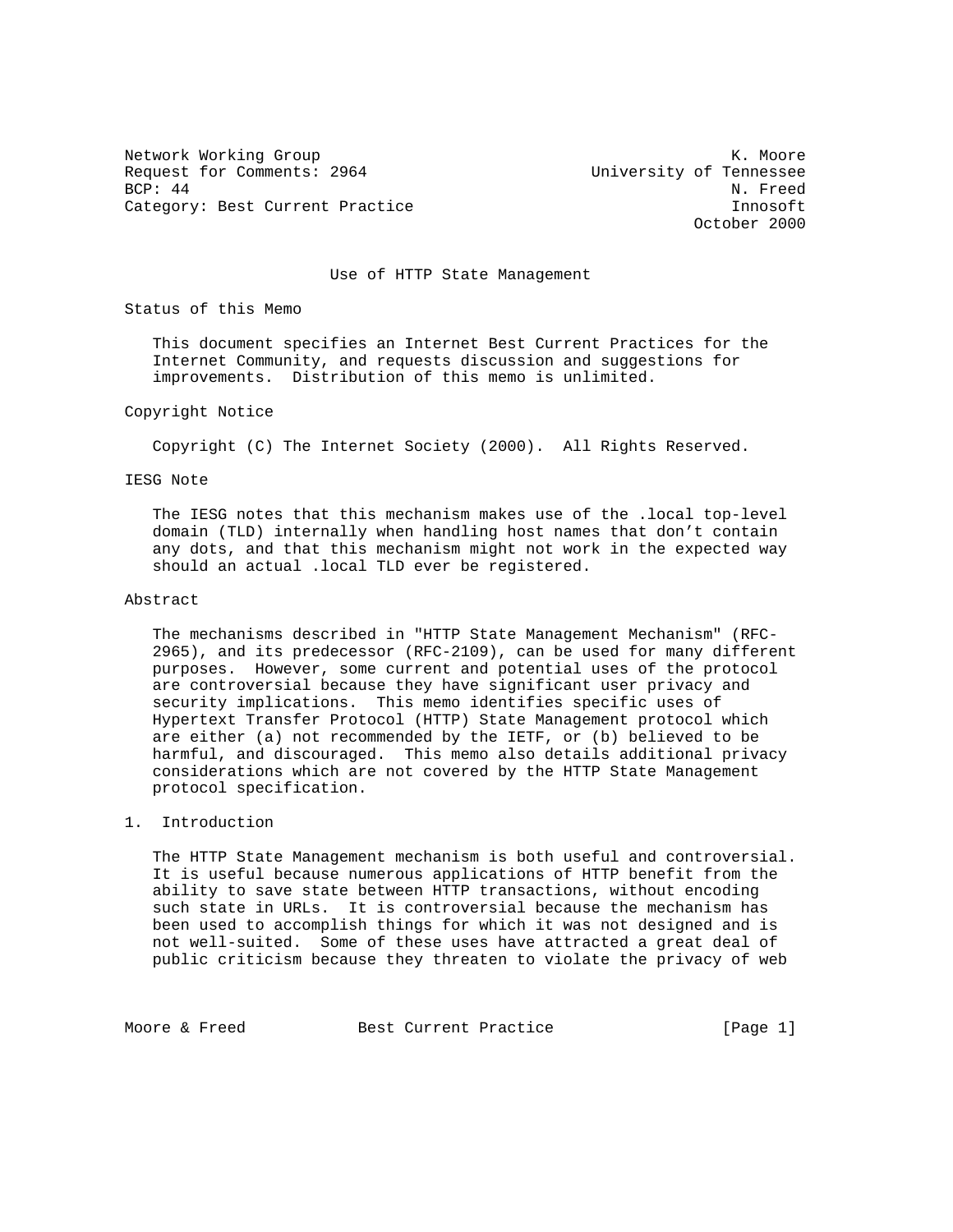users, specifically by leaking potentially sensitive information to third parties such as the Web sites a user has visited. There are also other uses of HTTP State Management which are inappropriate even though they do not threaten user privacy.

 This memo therefore identifies uses of the HTTP State Management protocol specified in RFC-2965 which are not recommended by the IETF, or which are believed to be harmful and are therefore discouraged.

 This document occasionally uses terms that appear in capital letters. When the terms "MUST", "MUST NOT", "SHOULD", "SHOULD NOT", and "MAY" appear capitalized, they are being used to indicate particular requirements of this specification. A discussion of the meanings of the terms "MUST", "SHOULD", and "MAY" appears in [RFC-1123]; the terms "MUST NOT" and "SHOULD NOT" are logical extensions of this usage.

2. Uses of HTTP State Management

 The purpose of HTTP State Management is to allow an HTTP-based service to create stateful "sessions" which persist across multiple HTTP transactions. A single session may involve transactions with multiple server hosts. Multiple client hosts may also be involved in a single session when the session data for a particular user is shared between client hosts (e.g., via a networked file system). In other words, the "session" retains state between a "user" and a "service", not between particular hosts.

 It's important to realize that similar capabilities may also be achieved using the "bare" HTTP protocol, and/or dynamically-generated HTML, without the State Management extensions. For example, state information can be transmitted from the service to the user by embedding a session identifier in one or more URLs which appear in HTTP redirects, or dynamically generated HTML; and the state information may be returned from the user to the service when such URLs appear in a GET or POST request. HTML forms can also be used to pass state information from the service to the user and back, without the user being aware of this happening.

 However, the HTTP State Management facility does provide an increase in functionality over ordinary HTTP and HTML. In practice, this additional functionality includes:

 (1) The ability to exchange URLs between users, of resources accessed during stateful sessions, without leaking the state information associated with those sessions. (e.g. "Here's the URL for the FooCorp web catalog entry for those sandals that you wanted.")

Moore & Freed Best Current Practice [Page 2]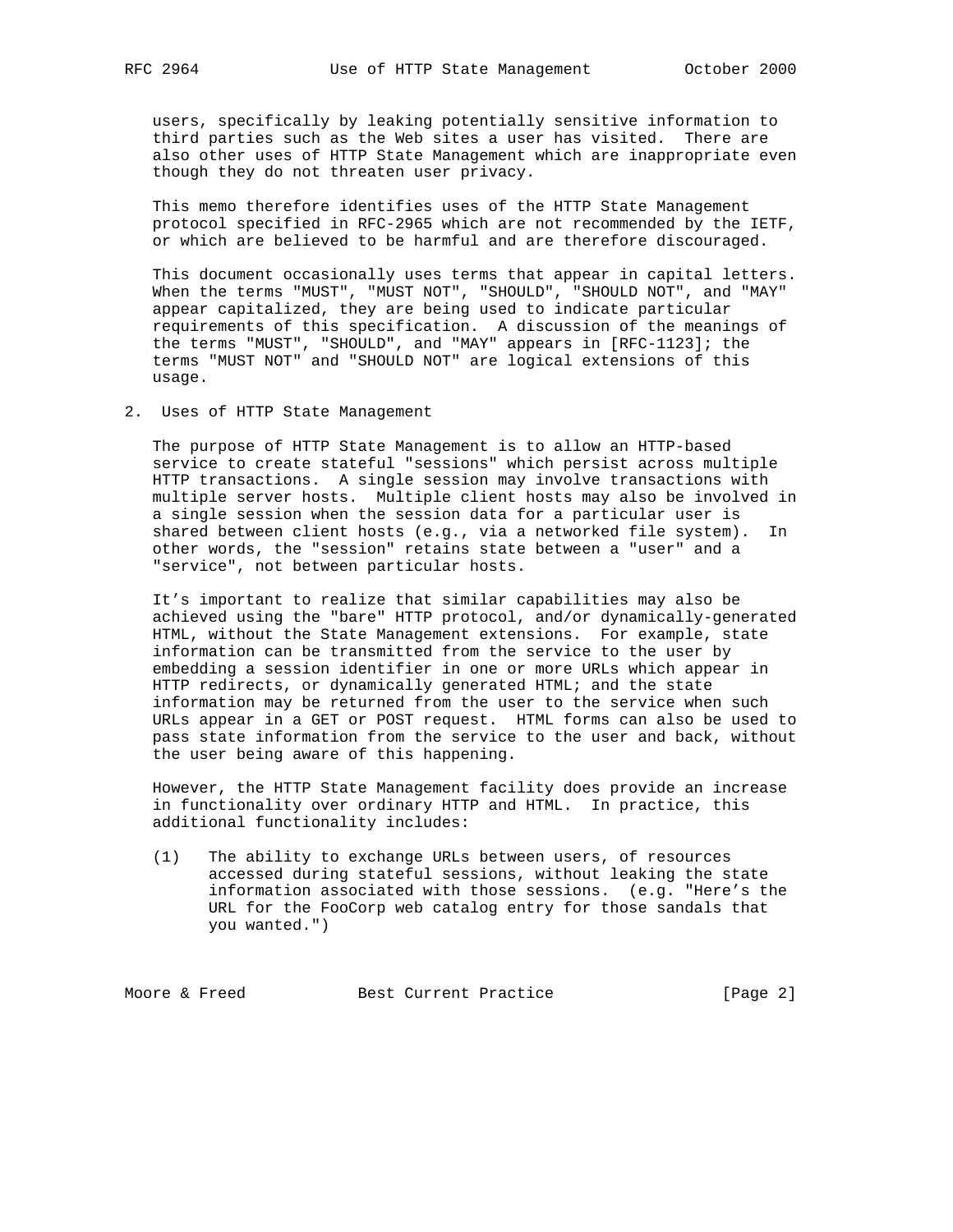- (2) The ability to maintain session state without "cache-busting". That is, separating the session state from the URL allows a web cache to maintain only a single copy of the named resource. If the state is maintained in session-specific URLs, the cache would likely have to maintain several identical copies of the resource.
- (3) The ability to implement sessions with minimal server configuration and minimal protocol overhead, as compared to other techniques of maintaining session state.
- (4) The ability to associate the user with session state whenever a user accesses the service, regardless of whether the user enters through a particular "home page" or "portal".
- (5) The ability to save session information in stable storage, so that a "session" can be maintained across client invocations, system reboots, and client or system crashes.
- 2.1. Recommended Uses

 Use of HTTP State Management is appropriate whenever it is desirable to maintain state between a user and a service across multiple HTTP transactions, provided that:

- (1) the user is aware that session state is being maintained and consents to it,
- (2) the user has the ability to delete the state associated with such a session at any time,
- (3) the information obtained through the ability to track the user's usage of the service is not disclosed to other parties without the user's explicit consent, and
- (4) session information itself cannot contain sensitive information and cannot be used to obtain sensitive information that is not otherwise available to an eavesdropper.

 This last point is important because cookies are usually sent in the clear and hence are readily available to eavesdroppers.

 An example of such a recommended use would be a "shopping cart", where the existence of the shopping cart is explicitly made known to the user, the user can explicitly "empty" his or her shopping cart (either by requesting that it be emptied or by purchasing those

Moore & Freed Best Current Practice [Page 3]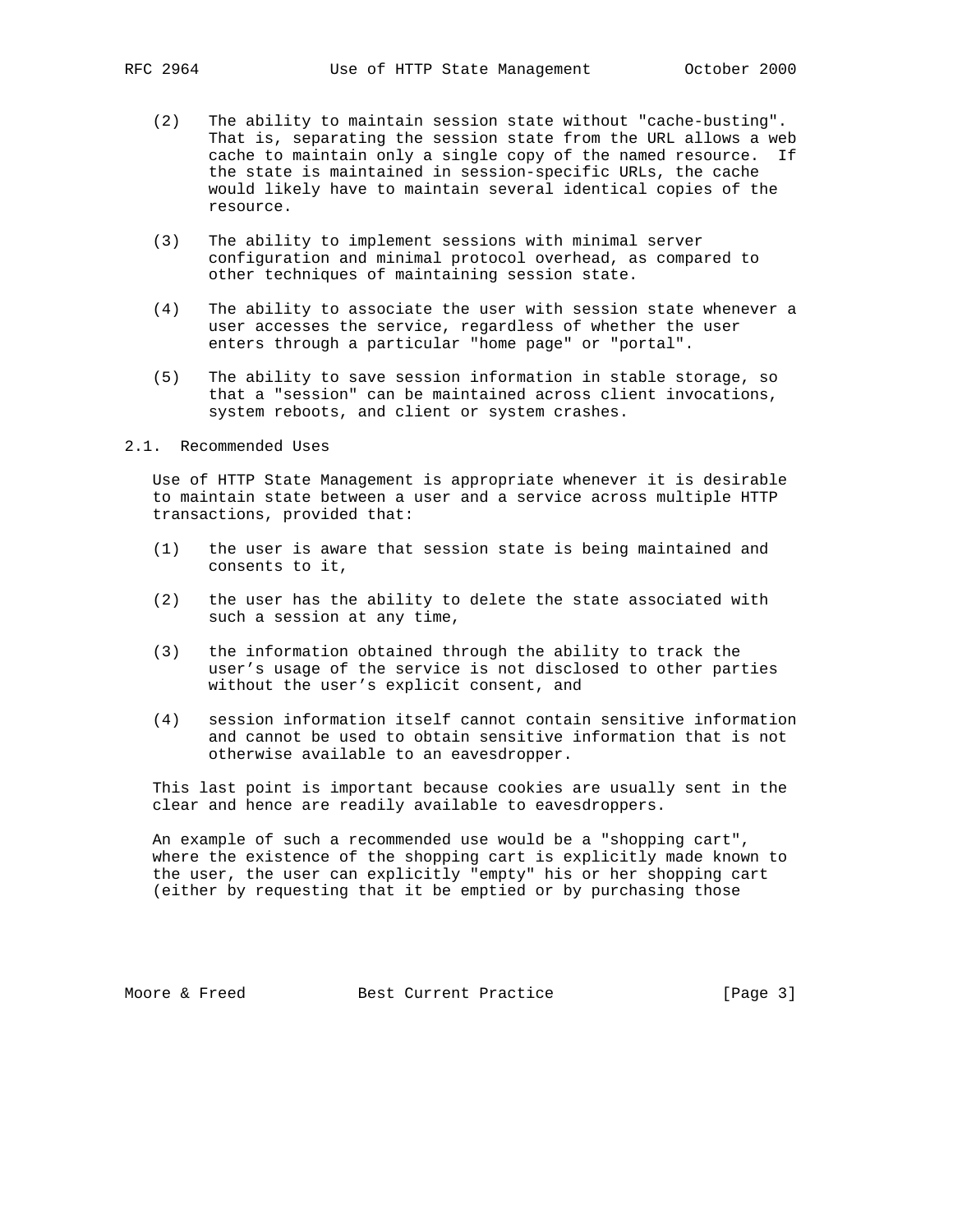items) and thus cause the shared state to be discarded, and the service asserts that it will not disclose the user's shopping or browsing habits to third parties without the user's consent.

 Note that the HTTP State Management protocol effectively allows a service provider to refuse to provide a service, or provide a reduced level of service, if the user or a user's client fails to honor a request to maintain session state. Absent legal prohibition to the contrary, the server MAY refuse to provide the service, or provide a reduced level of service, under these conditions. As a purely practical consideration, services designed to utilize HTTP State Management may be unable to function properly if the client does not provide it. Such servers SHOULD gracefully handle such conditions and explain to the user why the full level of service is not available.

2.2. Problematic Uses

 The following uses of HTTP State Management are deemed inappropriate and contrary to this specification:

2.2.1. Leakage of Information to Third Parties

 HTTP State Management MUST NOT be used to leak information about the user or the user's browsing habits to other parties besides the user or service, without the user's explicit consent. Such usage is prohibited even if the user's name or other externally-assigned identifier are not exposed to other parties, because the state management mechanism itself provides an identifier which can be used to compile information about the user.

 Because such practices encourage users to defeat HTTP State Management mechanisms, they tend to reduce the effectiveness of HTTP State Management, and are therefore considered detrimental to the operation of the web.

2.2.2. Use as an Authentication Mechanism

 It is generally inappropriate to use the HTTP State Management protocol as an authentication mechanism. HTTP State Management is not designed with such use in mind, and safeguards for protection of authentication credentials are lacking in both the protocol specification and in widely deployed HTTP clients and servers. Most HTTP sessions are not encrypted and "cookies" may therefore be exposed to passive eavesdroppers. Furthermore, HTTP clients and servers typically store "cookies" in cleartext with little or no protection against exposure. HTTP State Management therefore SHOULD

Moore & Freed Best Current Practice [Page 4]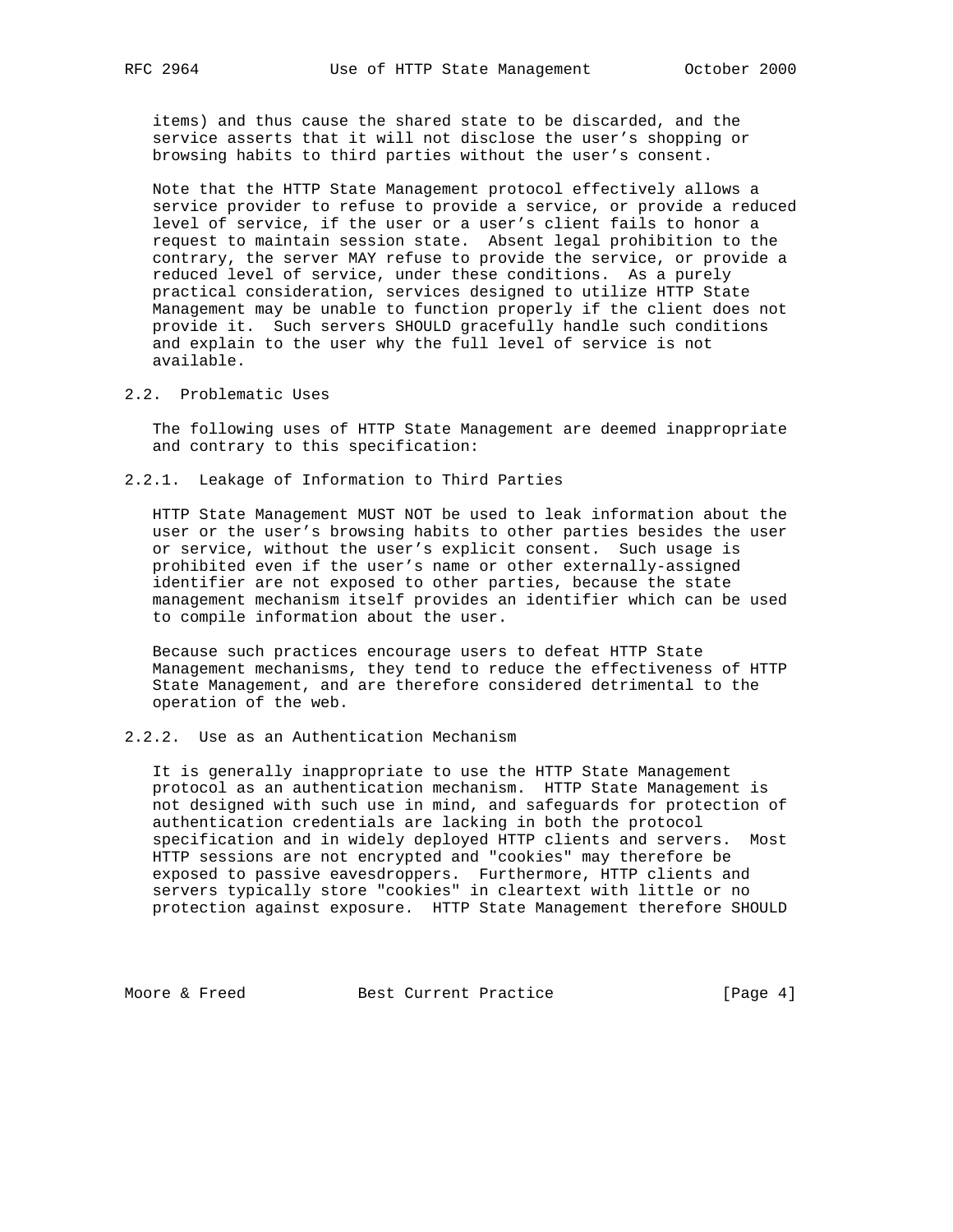NOT be used as an authentication mechanism to protect information from being exposed to unauthorized parties, even if the HTTP sessions are encrypted.

 The prohibition against using HTTP State Management for authentication includes both its use to protect information which is provided by the service, and its use to protect potentially sensitive information about the user which is entrusted to the service's care. For example, it would be inappropriate to expose a user's name, address, telephone number, or billing information to a client that merely presented a cookie which had been previously associated with the user.

 Similarly, HTTP State Management SHOULD NOT be used to authenticate user requests if unauthorized requests might have undesirable side effects for the user, unless the user is aware of the potential for such side-effects and explicitly consents to such use. For example, a service which allowed a user to order merchandise with a single "click", based entirely on the user's stored "cookies", could inconvenience the user by requiring her to dispute charges to her credit card, and/or return the unwanted merchandise, in the event that the cookies were exposed to third parties.

 Some uses of HTTP State Management to identify users may be relatively harmless, for example, if the only information which can be thus exposed belongs to the service, and the service will suffer little harm from the exposure of such information.

3. User Interface Considerations for HTTP State Management

 HTTP State Management has been very controversial because of its potential to expose information about a user's browsing habits to third parties, without the knowledge or consent of the user. While such exposure is possible, this is less a flaw in the protocol itself than a failure of HTTP client implementations (and of some providers of HTTP-based services) to protect users' interests.

 As implied above, there are other ways to maintain session state than using HTTP State Management, and therefore other ways in which users' browsing habits can be tracked. Indeed, it is difficult to imagine how the HTTP protocol or an HTTP client could actually prevent a service from disclosing a user's "click trail" to other parties if the service chose to do so. Protection of such information from inappropriate exposure must therefore be the responsibility of the service. HTTP client implementations inherently cannot provide such protection, though they can implement countermeasures which make it more difficult for HTTP State Management to be used as the mechanism by which such information is exposed.

Moore & Freed Best Current Practice [Page 5]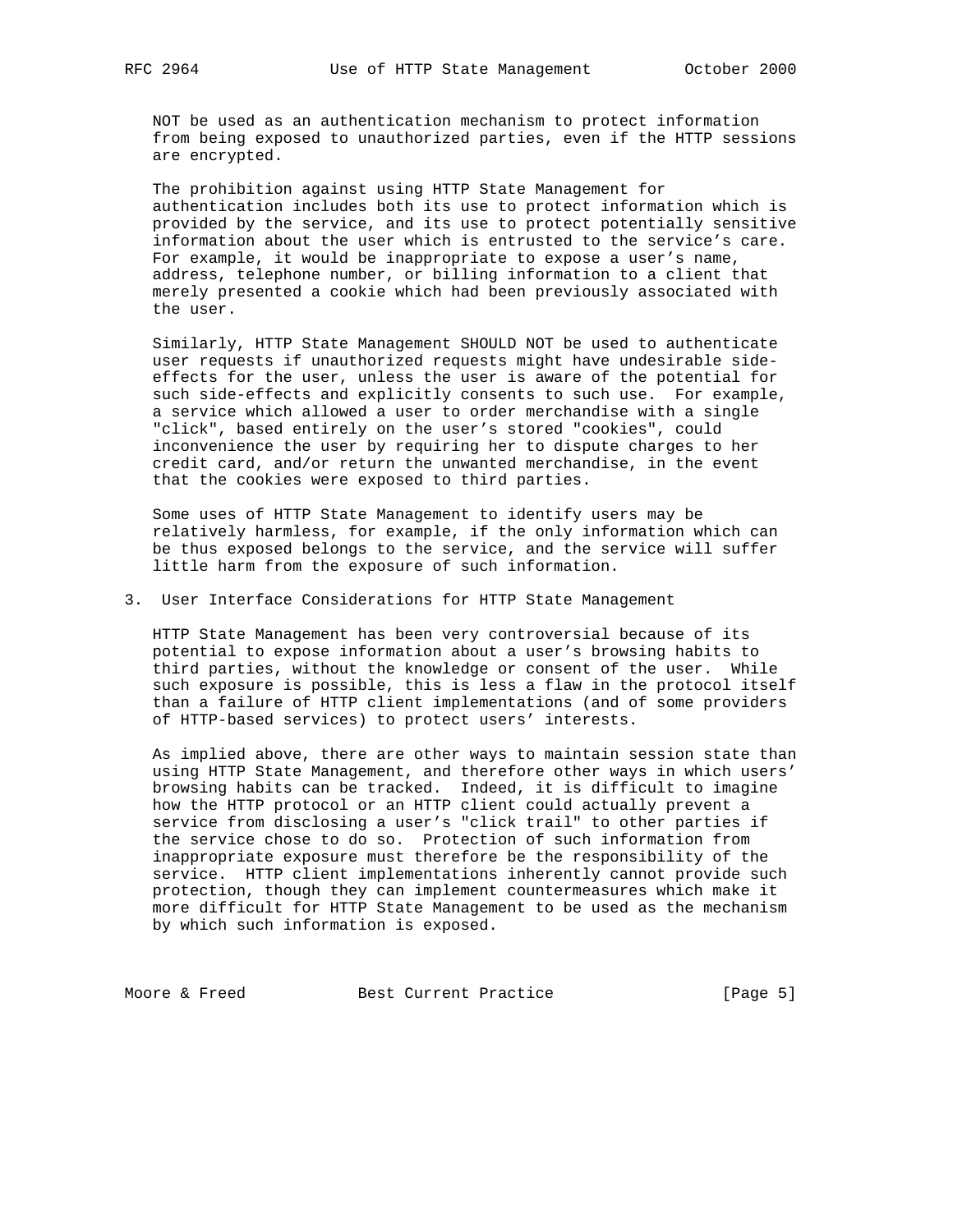It is arguable that HTTP clients should provide more protection in general against inappropriate exposure of tracking information, regardless of whether the exposure were facilitated by use of HTTP State Management or by some other means. However, issues related to other mechanisms are beyond the scope of this memo.

## 3.1. Capabilities Required of an HTTP Client

 A user's willingness to consent to use of HTTP State Management is likely to vary from one service to another, according to whether the user trusts the service to use the information appropriately and to limit its exposure to other parties. The user therefore SHOULD be able to control whether his client supports a service's request to use HTTP State Management, on a per-service basis. In particular:

- (1) Clients MUST NOT respond to HTTP State Management requests unless explicitly enabled by the user.
- (2) Clients SHOULD provide an effective interface which allows users to review, and approve or refuse, any particular requests from a server to maintain state information, before the client provides any state information to the server.
- (3) Clients SHOULD provide an effective interface which allows users to instruct their clients to ignore all requests from a particular service to maintain state information, on a per service basis, immediately in response to any particular request from a server, before the client provides any state information to the server.
- (4) Clients SHOULD provide an effective interface which allows a user to disable future transmission of any state information to a service, and/or discard any saved state information for that service, even though the user has previously approved a service's request to maintain state information.
- (5) Clients SHOULD provide an effective interface which allows a user to terminate a previous request not to retain state management information for a given service.
- 3.2. Limitations of the domain-match algorithm

 The domain-match algorithm in RFC-2965 section 2 is intended as a heuristic to allow a client to "guess" whether or not two domains are part of the same service. There are few rules about how domain names can be used, and the structure of domain names and how they are delegated varies from one top-level domain to another (i.e. the client cannot tell which part of the domain was assigned to the

Moore & Freed Best Current Practice [Page 6]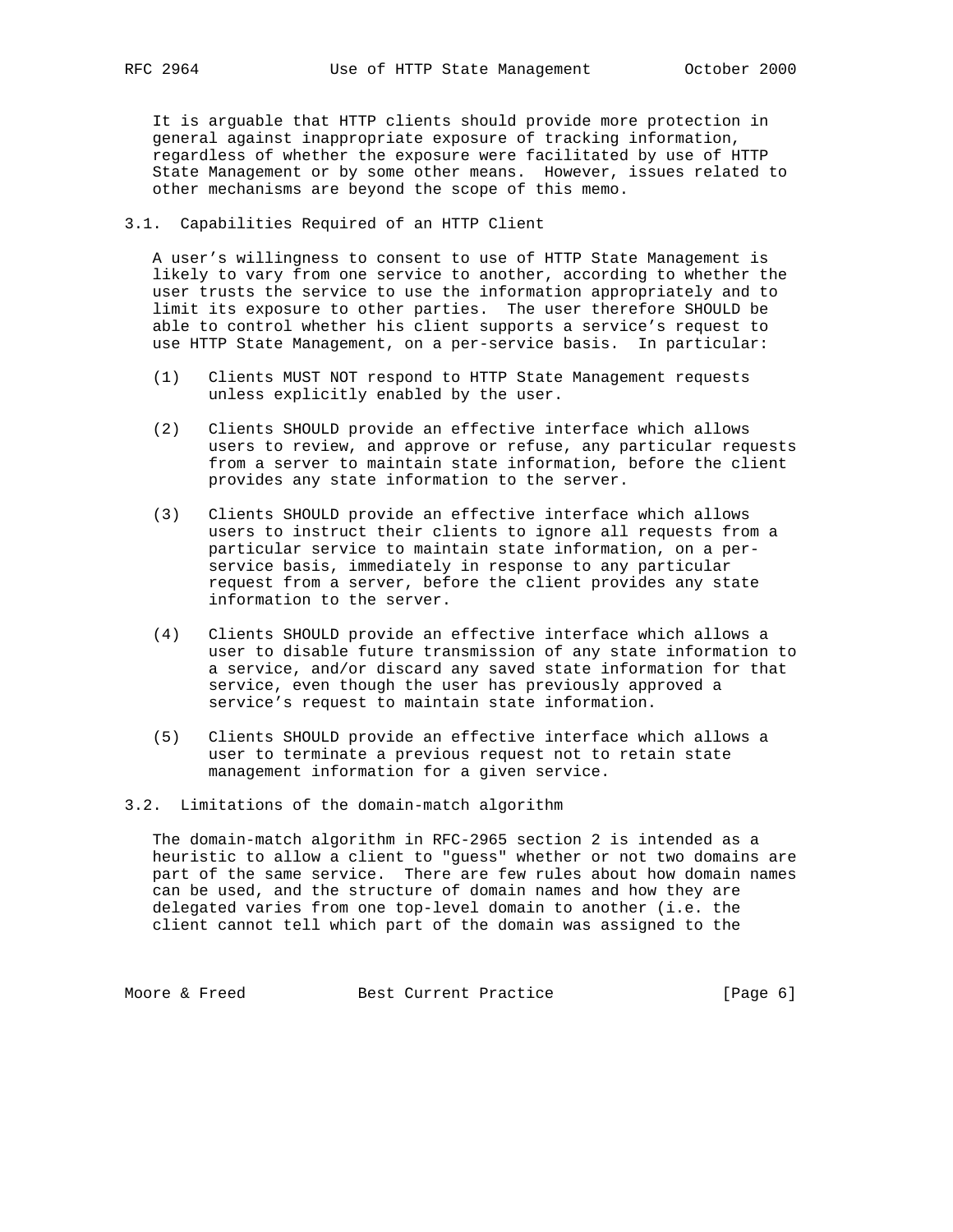service). Therefore NO string comparison algorithm (including the domain-match algorithm) can be relied on to distinguish a domain that belongs to a particular service, from a domain that belongs to another party.

 As stated above, each service is ultimately responsible for ensuring that user information is not inappropriately leaked to third parties. Leaking information to third parties via State Management by careful selection of domain names, or by assigning domain names to hosts maintained by third parties, is at least as inappropriate as leaking the same information by other means.

4. Security Considerations

This entire memo is about security considerations.

5. Authors' Addresses

 Keith Moore University of Tennessee Computer Science Department 1122 Volunteer Blvd, Suite 203 Knoxville TN, 37996-3450

EMail: moore@cs.utk.edu

 Ned Freed Innosoft International, Inc. 1050 Lakes Drive West Covina, CA 81790

EMail: ned.freed@innosoft.com

6. References

 [RFC 1123] Braden, R., "Requirements for Internet Hosts -- Application and Support", STD 3, RFC 1123, October 1989.

 [RFC 2965] Kristol, D. and L. Montulli, "HTTP State Management Mechanism", RFC 2965, October 2000.

 [RFC 2109] Kristol, D. and L. Montulli, "HTTP State Management Mechanism", RFC 2109, February 1997.

Moore & Freed Best Current Practice [Page 7]